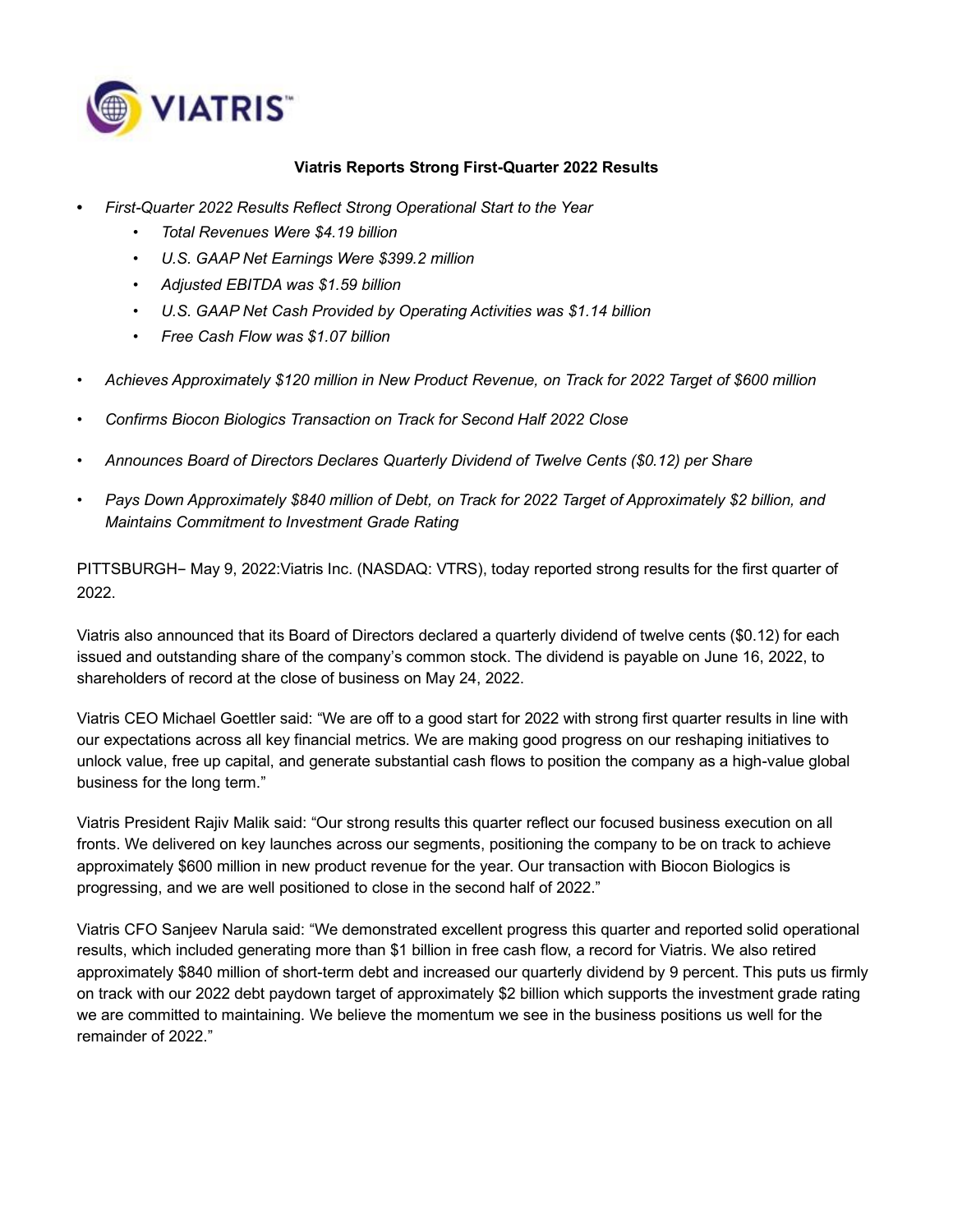### **Financial Summary**

|                                                           |                    | <b>Three Months Ended</b><br>March 31, |                    |                                    |  |  |  |
|-----------------------------------------------------------|--------------------|----------------------------------------|--------------------|------------------------------------|--|--|--|
| (Unaudited; in millions, except per share amounts and %s) | 2022               | 2021                                   | Reported<br>Change | <b>Operational</b><br>Change $(1)$ |  |  |  |
| <b>Total Net Sales</b>                                    | \$4,178.2          | \$4,400.1                              | (5)%               | (1)%                               |  |  |  |
| Developed Markets                                         | 2,476.1            | 2,571.6                                | (4)%               | $-$ %                              |  |  |  |
| <b>Emerging Markets</b>                                   | 705.2              | 754.7                                  | (7)%               | $-\%$                              |  |  |  |
| <b>JANZ</b>                                               | 423.8              | 481.9                                  | (12)%              | (4)%                               |  |  |  |
| <b>Greater China</b>                                      | 573.1              | 591.9                                  | (3)%               | (5)%                               |  |  |  |
| Net Sales by Product Category                             |                    |                                        |                    |                                    |  |  |  |
| <b>Brands</b>                                             | \$2,554.1          | \$2,724.6                              | (6)%               | (2)%                               |  |  |  |
| <b>Complex Gx and Biosimilars</b>                         | 390.8              | 328.9                                  | 19%                | 21%                                |  |  |  |
| Generics                                                  | 1,233.3            | 1,346.6                                | (8)%               | (5)%                               |  |  |  |
|                                                           |                    |                                        |                    |                                    |  |  |  |
| U.S. GAAP Gross Profit                                    | \$1,771.2          | \$1,127.3                              | 57%                |                                    |  |  |  |
| U.S. GAAP Gross Margin                                    | 42.3 %             | 25.4 %                                 |                    |                                    |  |  |  |
| Adjusted Gross Profit (2)                                 | \$2,493.4          | \$2,639.9                              | (6)%               |                                    |  |  |  |
| Adjusted Gross Margin <sup>(2)</sup>                      | 59.5 %             | 59.6 %                                 |                    |                                    |  |  |  |
| U.S. GAAP Net Earnings (Loss)                             | \$399.2            | \$(1,037.6)                            | nm                 |                                    |  |  |  |
| Adjusted Net Earnings <sup>(2)</sup>                      | \$1,125.3          | \$1,116.4                              | 1%                 |                                    |  |  |  |
|                                                           |                    |                                        |                    |                                    |  |  |  |
| EBITDA <sup>(2)</sup>                                     | \$1,409.6          | \$1,168.1                              | 21%                |                                    |  |  |  |
| Adjusted EBITDA <sup>(2)</sup>                            | \$1,586.3          | \$1,636.6                              | (3)%               | $-$ %                              |  |  |  |
| U.S. GAAP net cash provided by operating activities       | $$1,138.5$ \$848.8 |                                        | 34%                |                                    |  |  |  |
| Capital expenditures                                      | 64.5               | 49.5                                   | 30%                |                                    |  |  |  |
| Free cash flow $(2)$                                      | \$1,074.0 \$799.3  |                                        | 34%                |                                    |  |  |  |

<sup>(1)</sup> Represents operational change for net sales and adjusted EBITDA which excludes the impacts of foreign currency translation. See "Certain Key Terms" in this release for more information.

(2) Non-GAAP financial measures. See "Non-GAAP Financial Measures" for additional information.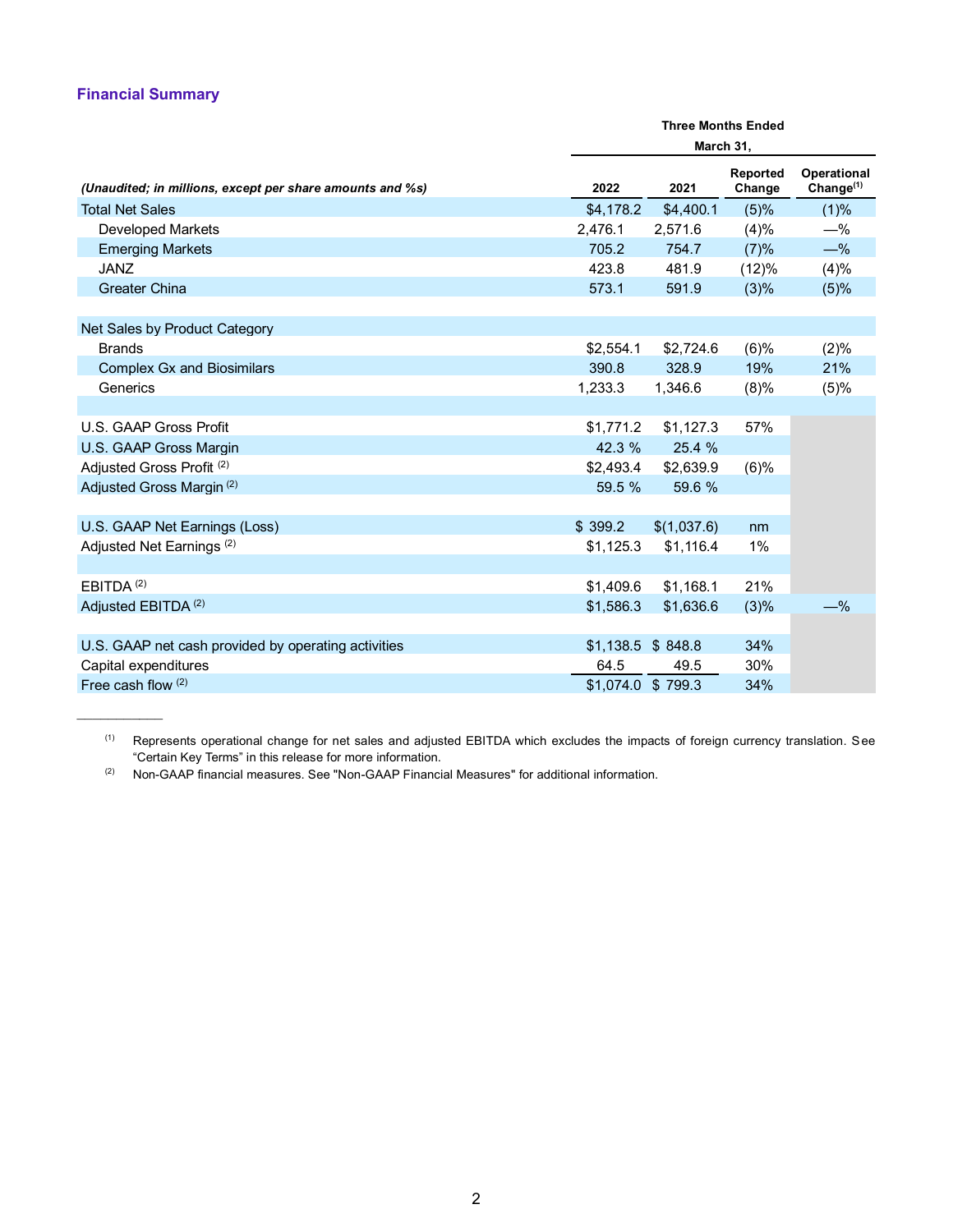## **First Quarter Highlights**

- First quarter 2022 total net sales totaled \$4.2 billion, down 1% on an operational basis compared to Q1 2021 results, and performed better than expectations, driven by solid performance across our segments—Developed Markets, Emerging Markets, JANZ (Japan, Australia and New Zealand), and Greater China.
- Brands performed better than expectations, driven by products such as Lipitor®, Effexor® and Perforomist®.
- Complex generics and biosimilars grew by 21% on an operational basis compared to Q1 2021 results, largely driven by our generic Restasis launch in February 2022, partially offset by competition in select complex generics products. Revenues from the biosimilars portfolio to be contributed to Biocon Biologics totaled approximately \$169 million in the quarter.
- Generics, which include diversified product forms such as extended-release oral solids, injectables, transdermals and topicals, performed in line with expectations.
- The Company generated approximately \$120 million in new product revenues (as defined in "Certain Key Terms" below) primarily driven by the launch of generic Restasis and interchangeable Semglee® in the U.S., and is on track to achieve approximately \$600 million in new product revenues in 2022.
- The Company generated \$1.07 billion of free cash flow, primarily driven by solid U.S. GAAP net cash provided by operating activities of \$1.14 billion and the timing of planned capital expenditures.
- Viatris paid a quarterly cash dividend of twelve cents (\$0.12) per share on the Company's issued and outstanding common stock on March 16, 2022. On May 5, 2022, the Company's Board of Directors declared a quarterly dividend of twelve cents (\$0.12) per share on the Company's issued and outstanding common stock, which will be payable on June 16, 2022 to shareholders of record as of the close of business on May 24, 2022.
- The Company paid down approximately \$840 million in short-term debt and is targeting approximately \$2 billion in debt repayment in 2022. The Company remains fully committed to maintaining its investment grade credit rating.
- The ongoing conflict between Russia and Ukraine did not have a material impact on our business during the first quarter of 2022 and combined total revenues for both countries were less than 1% of consolidated total revenues during the three months ended March 31, 2022. However, trade controls, sanctions, supply chain and staffing challenges and other economic considerations related to the conflict have impacted our operations in these markets and may negatively impact our financial results in future periods. In addition, a significant escalation or expansion of the conflict's current scope may have a negative impact on our operations and financial results in future periods.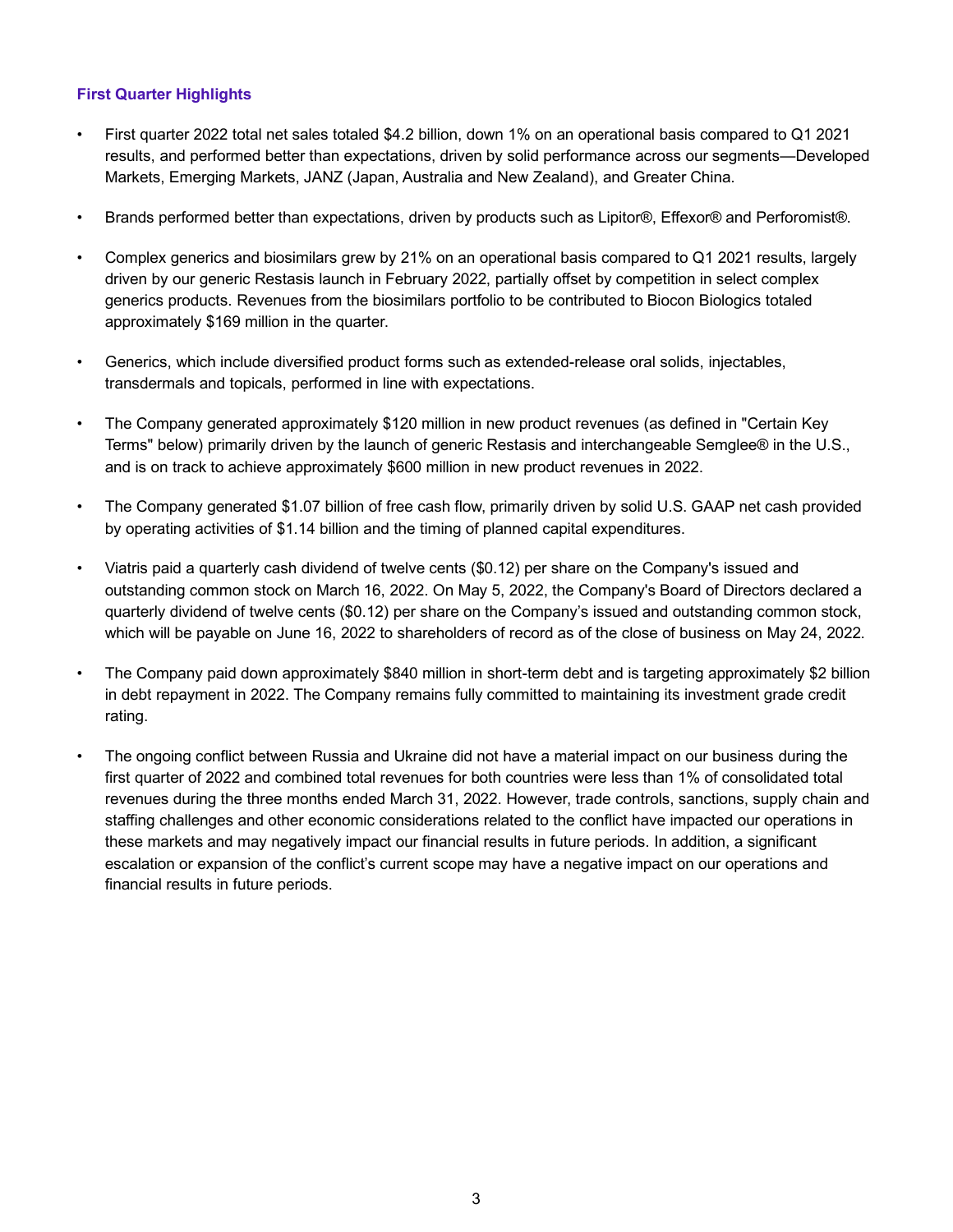### **2022 Financial Guidance**

The Company is not providing forward-looking guidance for U.S. GAAP net earnings or a quantitative reconciliation of its 2022 adjusted EBITDA guidance to the most directly comparable U.S. GAAP measure, U.S. GAAP net earnings, because it is unable to predict with reasonable certainty the ultimate outcome of certain significant items, including integration and acquisition-related expenses, restructuring expenses, asset impairments, litigation settlements and other contingencies, such as changes to contingent consideration and certain other gains or losses, as well as related income tax accounting, because certain of these items have not occurred, are out of the Company's control and/or cannot be reasonably predicted without unreasonable effort. These items are uncertain, depend on various factors, and could have a material impact on U.S. GAAP reported results for the guidance period. U.S. GAAP net cash provided by operating activities for 2022 is estimated to be between \$3.2 billion and \$3.4 billion.

| (In billions)                                                                                                                                        | Range           |
|------------------------------------------------------------------------------------------------------------------------------------------------------|-----------------|
| <b>Total Revenues</b>                                                                                                                                | $$17.0 - $17.5$ |
| Adjusted EBITDA <sup>(1)</sup>                                                                                                                       | $$5.8 - $6.2$   |
| Free Cash Flow (1)                                                                                                                                   | $$2.5 - $2.9$   |
| $(1)$ $\cdots$ $\cdots$ $\cdots$<br>$\cdots$<br>$\mathbf{a} \cdot \mathbf{b} \mathbf{c} \mathbf{c} \mathbf{d} \mathbf{c}$<br>.<br>$\cdots$<br>$\sim$ |                 |

 $(1)$  Non-GAAP financial measures. See "Non-GAAP Financial Measures" for additional information.

### **Conference Call and Earnings Materials**

Viatris Inc. will host a conference call and live webcast, today at 8:30 a.m. ET, to review the Company's financial results for the first quarter ended March 31, 2022. Investors and the general public are invited to listen to a live webcast of the call at investor.viatris.com or by calling 866.342.8591 or 203.518.9713 for international callers (ID#: VTRSQ122). The "Viatris Q1 Earnings Presentation", which will be referenced during the call, can be found at investor.viatris.com. A replay of the webcast also will be available on the website.

### **Certain Key Terms**

New product sales, new product launches or new product revenues refer to revenue from new products launched in 2022 and the carryover impact of new products, including business development, launched within the last twelve months.

Operational change refers to constant currency percentage change and is derived by translating amounts for the current period at prior year comparative period exchange rates, and in doing so shows the percentage change from 2022 constant currency net sales, revenues and adjusted EBITDA to the corresponding amount in the prior year.

### **Non-GAAP Financial Measures**

This press release includes the presentation and discussion of certain financial information that differs from what is reported under accounting principles generally accepted in the United States ("U.S. GAAP"). These non-GAAP financial measures, including, but not limited to, adjusted gross profit, adjusted gross margins, adjusted net earnings, EBITDA, adjusted EBITDA, adjusted EBITDA margin, free cash flow, adjusted R&D and as a % of total revenues, adjusted SG&A and as a % of total revenues, adjusted earnings from operations, adjusted interest expense, adjusted other expense (income), net, adjusted effective tax rate, constant currency total revenues, constant currency net sales and constant currency adjusted EBITDA are presented in order to supplement investors' and other readers' understanding and assessment of the financial performance of Viatris Inc. ("Viatris" or the "Company"). Free cash flow refers to U.S. GAAP net cash provided by operating activities, less capital expenditures. Adjusted EBITDA margin refers to adjusted EBITDA divided by total revenues. Management uses these measures internally for forecasting, budgeting, measuring its operating performance, and incentive-based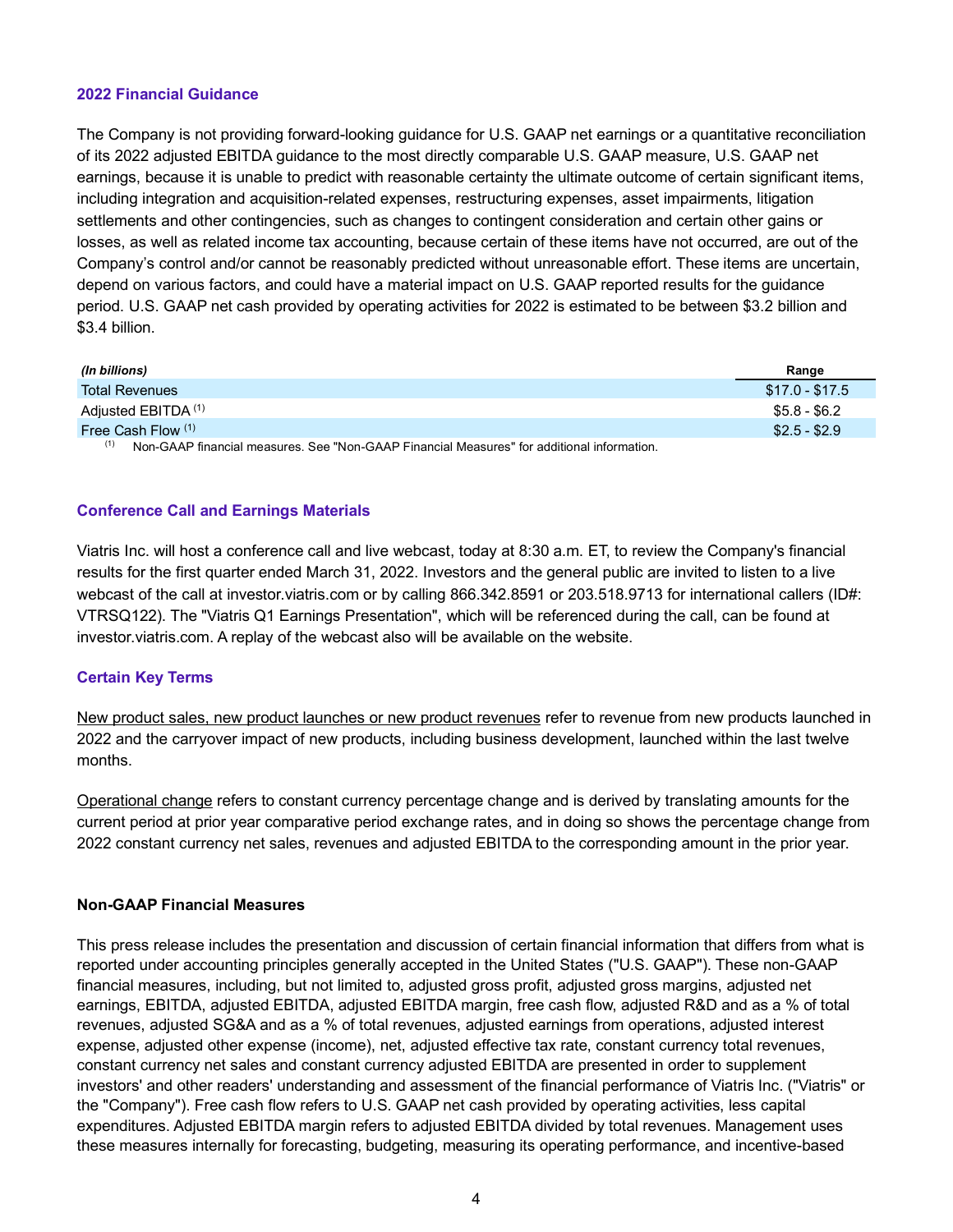awards. Primarily due to acquisitions and other significant events which may impact comparability of our periodic operating results, Viatris believes that an evaluation of its ongoing operations (and comparisons of its current operations with historical and future operations) would be difficult if the disclosure of its financial results was limited to financial measures prepared only in accordance with U.S. GAAP. We believe that non-GAAP financial measures are useful supplemental information for our investors and when considered together with our U.S. GAAP financial measures and the reconciliation to the most directly comparable U.S. GAAP financial measure, provide a more complete understanding of the factors and trends affecting our operations. The financial performance of the Company is measured by senior management, in part, using adjusted metrics included herein, along with other performance metrics. In addition, the Company believes that including EBITDA and supplemental adjustments applied in presenting adjusted EBITDA is appropriate to provide additional information to investors to demonstrate the Company's ability to comply with financial debt covenants and assess the Company's ability to incur additional indebtedness. The Company also believes that adjusted EBITDA better focuses management on the Company's underlying operational results and true business performance and, is used, in part, for management's incentive compensation. We also report sales performance using the non-GAAP financial measures of "constant currency", also referred to herein as "operational change", total revenues, net sales and adjusted EBITDA. These measures provide information on the change in total revenues, net sales and adjusted EBITDA assuming that foreign currency exchange rates had not changed between the prior and current period. The comparisons presented at constant currency rates reflect comparative local currency sales at the prior year's foreign exchange rates. We routinely evaluate our net sales, total revenues and adjusted EBITDA performance at constant currency so that sales results can be viewed without the impact of foreign currency exchange rates, thereby facilitating a period-to-period comparison of our operational activities, and believe that this presentation also provides useful information to investors for the same reason. The "Summary of Total Revenues by Segment" table below compares net sales on an actual and constant currency basis for each reportable segment for the quarters ended March 31, 2022 and 2021 as well as for total revenues. Also, set forth below, Viatris has provided reconciliations of such non-GAAP financial measures to the most directly comparable U.S. GAAP financial measures. Investors and other readers are encouraged to review the related U.S. GAAP financial measures and the reconciliations of the non-GAAP measures to their most directly comparable U.S. GAAP measures set forth below, and investors and other readers should consider non-GAAP measures only as supplements to, not as substitutes for or as superior measures to, the measures of financial performance prepared in accordance with U.S. GAAP. For additional information regarding the components and uses of Non-GAAP financial measures refer to Management's Discussion and Analysis of Financial Condition and Results of Operations--Use of Non-GAAP Financial Measures section of Viatris' Quarterly Report on Form 10-Q for the three months ended March 31, 2022.

### **About Viatris**

Viatris Inc. (NASDAQ: VTRS) is a new kind of healthcare company, empowering people worldwide to live healthier at every stage of life. We provide access to medicines, advance sustainable operations, develop innovative solutions and leverage our collective expertise to connect more people to more products and services through our one-of-a-kind Global Healthcare Gateway®. Formed in November 2020, Viatris brings together scientific, manufacturing and distribution expertise with proven regulatory, medical, and commercial capabilities to deliver high-quality medicines to patients in more than 165 countries and territories. Viatris' portfolio comprises more than 1,400 approved molecules across a wide range of therapeutic areas, spanning both non-communicable and infectious diseases, including globally recognized brands, complex generic and branded medicines, a portfolio of biosimilars and a variety of over-the-counter consumer products. With a global workforce of approximately 37,000, Viatris is headquartered in the U.S., with global centers in Pittsburgh, Shanghai and Hyderabad, India. Learn more at viatris.com and investor.viatris.com, and connect with us on Twitter at @ViatrisInc, LinkedIn and YouTube.

### **Contacts**

**Media:** +1.724.514.1968 Communications@viatris.com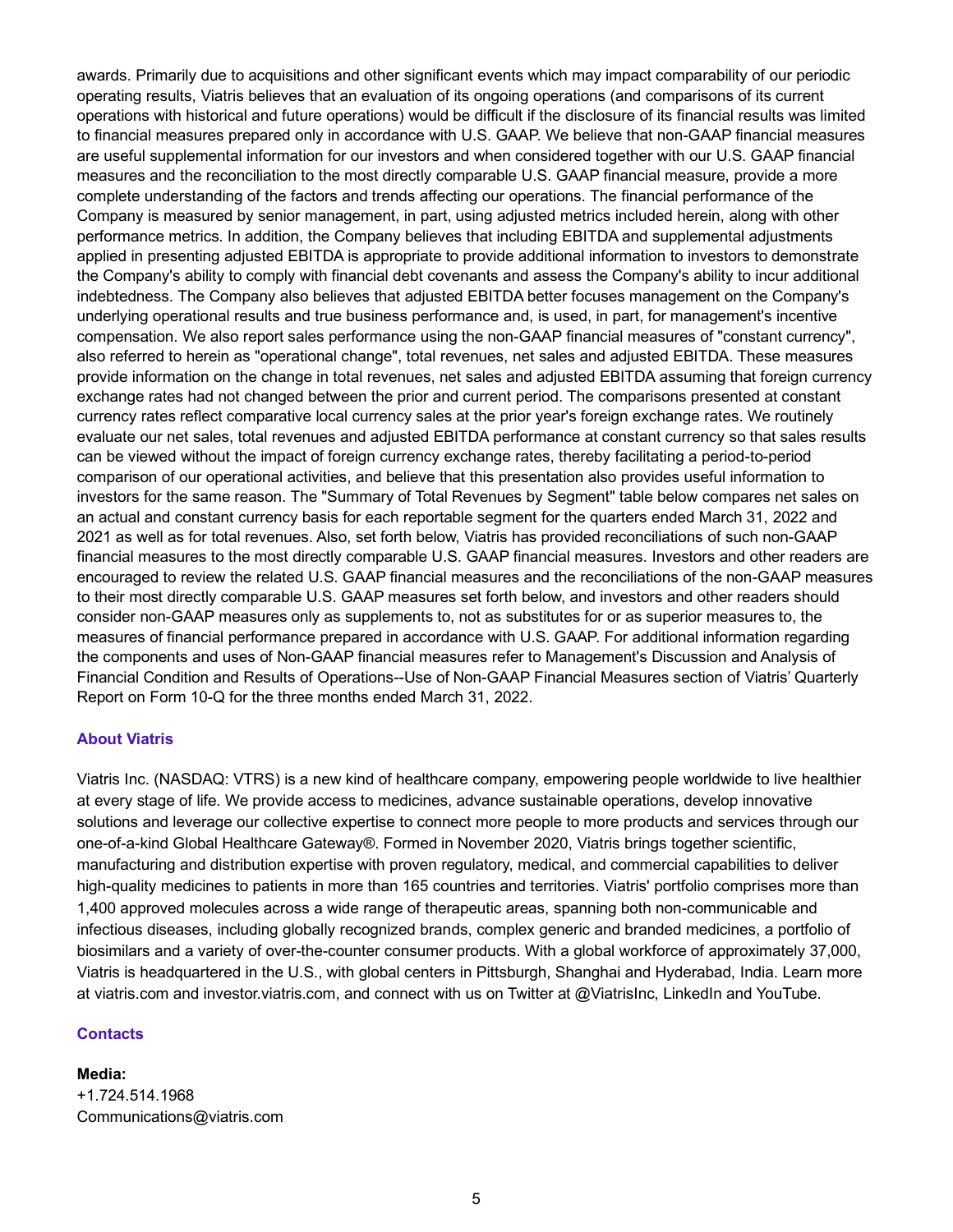Jennifer Mauer Head of Global Communications and Corporate Brand Jennifer.Mauer@viatris.com

**Investors:**

+1.724.514.1813 InvestorRelations@viatris.com

Bill Szablewski Head of Capital Markets William.Szablewski@viatris.com

### **Forward-looking Statements**

This release contains "forward-looking statements". These statements are made pursuant to the safe harbor provisions of the Private Securities Litigation Reform Act of 1995. Such forward-looking statements may include, without limitation, 2022 financial guidance; Viatris remains on track for 2022 target of \$600 million in new product revenue; confirms Biocon Biologics Transaction on track for second half 2022 close; on track for 2022 target of approximately \$2 billion debt paydown and maintains commitment to investment grade rating; Viatris also announced that its Board of Directors declared a quarterly dividend of twelve cents (\$0.12) for each issued and outstanding share of the company's common stock; the dividend is payable on June 16, 2022, to shareholders of record at the close of business on May 24, 2022; that we are off to a good start for 2022 with strong first quarter results in line with our expectations across all key financial metrics; we are making good progress on our reshaping initiatives to unlock value, free up capital, and generate substantial cash flows to position the company as a highvalue global business for the long term; our strong results this quarter reflect our focused business execution on all fronts; we delivered on key launches across our segments, positioning the company to be on track to achieve approximately \$600 million in new product revenue for the year; our transaction with Biocon Biologics is progressing, and we are well positioned to close in the second half of 2022; this puts us firmly on track with our 2022 debt paydown target of approximately \$2 billion which supports the investment grade rating we are committed to maintaining; we believe the momentum we see in the business positions us well for the remainder of 2022; trade controls, sanctions, supply chain and staffing challenges and other economic considerations related to the conflict between Russia and Ukraine have impacted our operations in these markets and may negatively impact our financial results in future periods; in addition, a significant escalation or expansion of the conflict's current scope may have a negative impact on our operations and financial results in future periods; statements about the pending transaction between Viatris and Biocon Biologics Limited ("Biocon Biologics") pursuant to which Viatris will contribute its biosimilars portfolio to Biocon Biologics (the "Biocon Biologics Transaction"), statements about the transaction pursuant to which Mylan N.V. ("Mylan") combined with Pfizer Inc.'s Upjohn business (the "Upjohn Business") in a Reverse Morris Trust transaction (the "Combination") and Upjohn Inc. became the parent entity of the combined Upjohn Business and Mylan business and was renamed "Viatris Inc.", the benefits and synergies of the Combination or our global restructuring program, future opportunities for the Company and its products and any other statements regarding the Company's future operations, financial or operating results, capital allocation, dividend policy and payments, debt ratio and covenants, anticipated business levels, future earnings, planned activities, anticipated growth, market opportunities, strategies, competitions, commitments, confidence in future results, efforts to create, enhance or otherwise unlock the value of our unique global platform, and other expectations and targets for future periods. Forward-looking statements may often be identified by the use of words such as "will", "may", "could", "should", "would", "project", "believe", "anticipate", "expect", "plan", "estimate", "forecast", "potential", "pipeline", "intend", "continue", "target", "seek" and variations of these words or comparable words. Because forward-looking statements inherently involve risks and uncertainties, actual future results may differ materially from those expressed or implied by such forward-looking statements. Factors that could cause or contribute to such differences include, but are not limited to: the integration of Mylan and the Upjohn Business or the implementation of the Company's global restructuring program being more difficult, time consuming or costly than expected; the pending Biocon Biologics Transaction may not achieve its intended benefits; the possibility that the Company may be unable to achieve expected benefits, synergies and operating efficiencies in connection with the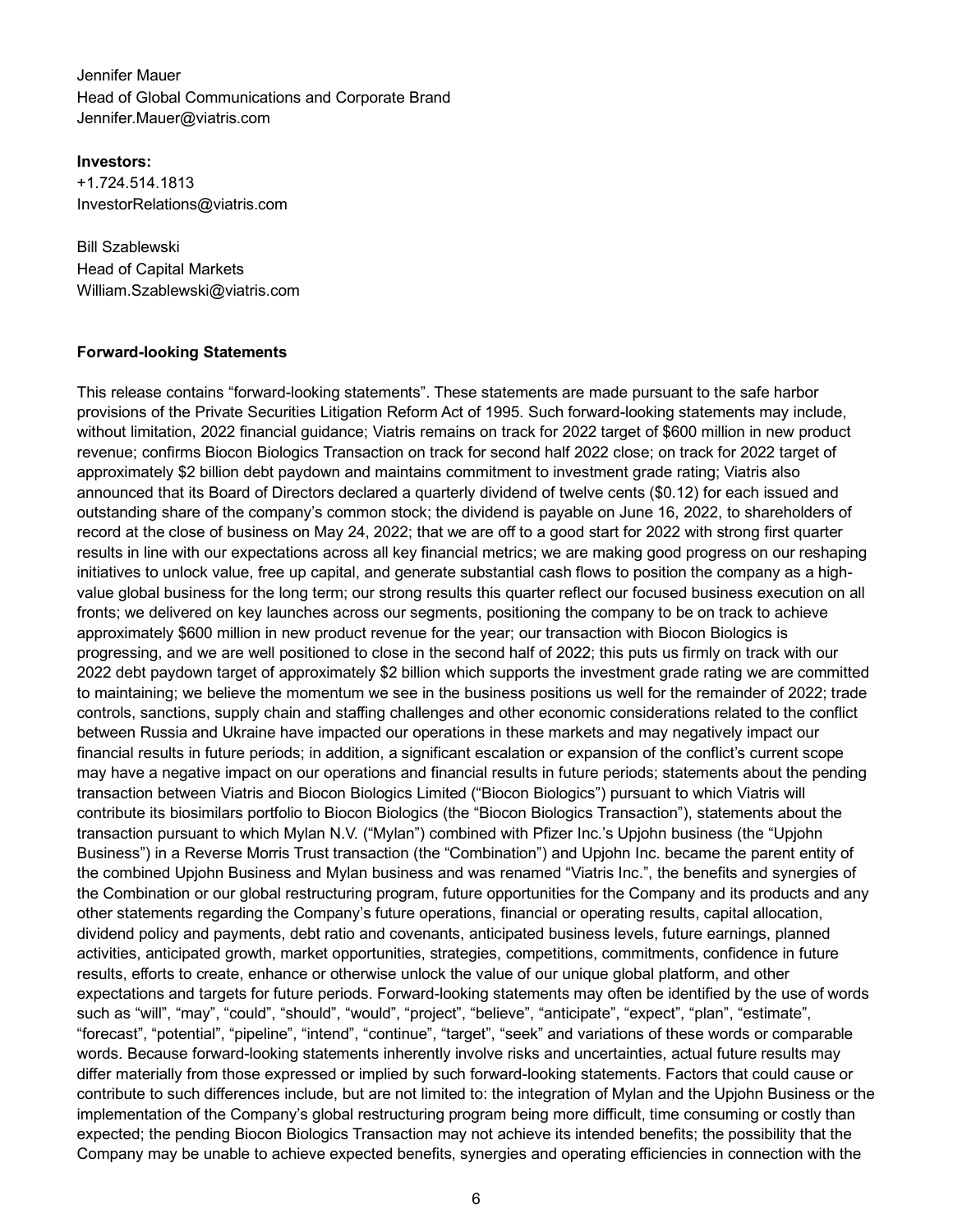Combination or its global restructuring program within the expected timeframe or at all; the possibility that the Company may be unable to successfully integrate Mylan and the Upjohn Business or implement its global restructuring program; operational or financial difficulties or losses associated with the Company's reliance on agreements with Pfizer in connection with the Combination, including with respect to transition services; the possibility that the Company may be unable to achieve all intended benefits of its strategic initiatives; the potential impact of public health outbreaks, epidemics and pandemics, including the ongoing challenges and uncertainties posed by the COVID-19 pandemic; the Company's failure to achieve expected or targeted future financial and operating performance and results; actions and decisions of healthcare and pharmaceutical regulators; changes in relevant laws and regulations, including but not limited to changes in tax, healthcare and pharmaceutical laws and regulations globally (including the impact of potential tax reform in the U.S.); the ability to attract and retain key personnel; the Company's liquidity, capital resources and ability to obtain financing; any regulatory, legal or other impediments to the Company's ability to bring new products to market, including but not limited to "at-risk launches"; success of clinical trials and the Company's or its partners' ability to execute on new product opportunities and develop, manufacture and commercialize products; any changes in or difficulties with the Company's manufacturing facilities, including with respect to inspections, remediation and restructuring activities, supply chain or inventory or the ability to meet anticipated demand; the scope, timing and outcome of any ongoing legal proceedings, including government inquiries or investigations, and the impact of any such proceedings on the Company; any significant breach of data security or data privacy or disruptions to our information technology systems; risks associated with having significant operations globally; the ability to protect intellectual property and preserve intellectual property rights; changes in third-party relationships; the effect of any changes in the Company's or its partners' customer and supplier relationships and customer purchasing patterns, including customer loss and business disruption being greater than expected following the Combination; the impacts of competition, including decreases in sales or revenues as a result of the loss of market exclusivity for certain products; changes in the economic and financial conditions of the Company or its partners; uncertainties regarding future demand, pricing and reimbursement for the Company's products; uncertainties and matters beyond the control of management, including but not limited to general political and economic conditions, inflation rates and global exchange rates; and inherent uncertainties involved in the estimates and judgments used in the preparation of financial statements, and the providing of estimates of financial measures, in accordance with U.S. GAAP and related standards or on an adjusted basis. For more detailed information on the risks and uncertainties associated with Viatris, see the risks described in Part I, Item 1A in the Company's Annual Report on Form 10-K for the year ended December 31, 2021, as amended, and our other filings with the SEC. You can access Viatris' filings with the SEC through the SEC website at www.sec.gov or through our website, and Viatris strongly encourages you to do so. Viatris routinely posts information that may be important to investors on our website at investor.viatris.com, and we use this website address as a means of disclosing material information to the public in a broad, non-exclusionary manner for purposes of the SEC's Regulation Fair Disclosure (Reg FD). The contents of our website are not incorporated into this release or our other filings with the SEC. Viatris undertakes no obligation to update any statements herein for revisions or changes after the date of this release other than as required by law.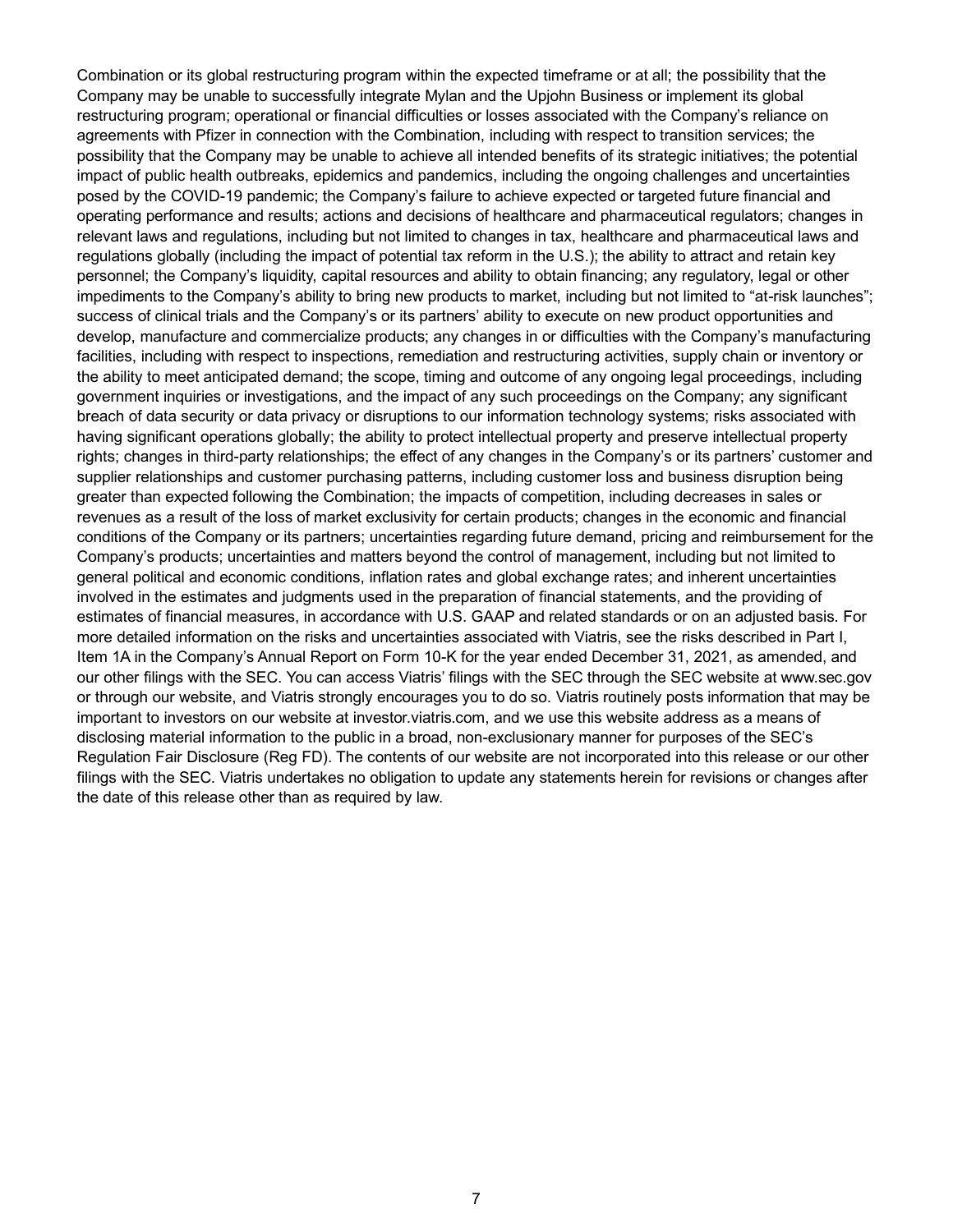## **Viatris Inc. and Subsidiaries Condensed Consolidated Statements of Operations**

(Unaudited; in millions, except per share amounts)

|                                                                     | <b>Three Months Ended</b> |         |     |           |
|---------------------------------------------------------------------|---------------------------|---------|-----|-----------|
|                                                                     | March 31,                 |         |     |           |
|                                                                     |                           | 2022    |     | 2021      |
| Revenues:                                                           |                           |         |     |           |
| Net sales                                                           | \$                        | 4,178.2 | \$  | 4,400.1   |
| Other revenues                                                      |                           | 13.5    |     | 30.2      |
| <b>Total revenues</b>                                               |                           | 4,191.7 |     | 4,430.3   |
| Cost of sales                                                       |                           | 2,420.5 |     | 3,303.0   |
| Gross profit                                                        |                           | 1,771.2 |     | 1,127.3   |
| Operating expenses:                                                 |                           |         |     |           |
| Research and development                                            |                           | 142.3   |     | 184.1     |
| Selling, general and administrative                                 |                           | 915.3   |     | 1,186.5   |
| Litigation settlements and other contingencies, net                 |                           | 6.2     |     | 22.9      |
| Total operating expenses                                            |                           | 1,063.8 |     | 1,393.5   |
| Earnings (loss) from operations                                     |                           | 707.4   |     | (266.2)   |
| Interest expense                                                    |                           | 146.2   |     | 169.0     |
| Other expense, net                                                  |                           | 33.7    |     | 6.1       |
| Earnings (loss) before income taxes                                 |                           | 527.5   |     | (441.3)   |
| Income tax provision                                                |                           | 128.3   |     | 596.3     |
| Net earnings (loss)                                                 |                           | 399.2   | -\$ | (1,037.6) |
| Earnings (loss) per share attributable to Viatris Inc. shareholders |                           |         |     |           |
| <b>Basic</b>                                                        |                           | 0.33    | \$  | (0.86)    |
| <b>Diluted</b>                                                      |                           | 0.33    | \$  | (0.86)    |
| Weighted average shares outstanding:                                |                           |         |     |           |
| Basic                                                               |                           | 1,210.5 |     | 1,207.5   |
| <b>Diluted</b>                                                      |                           | 1,213.1 |     | 1,207.5   |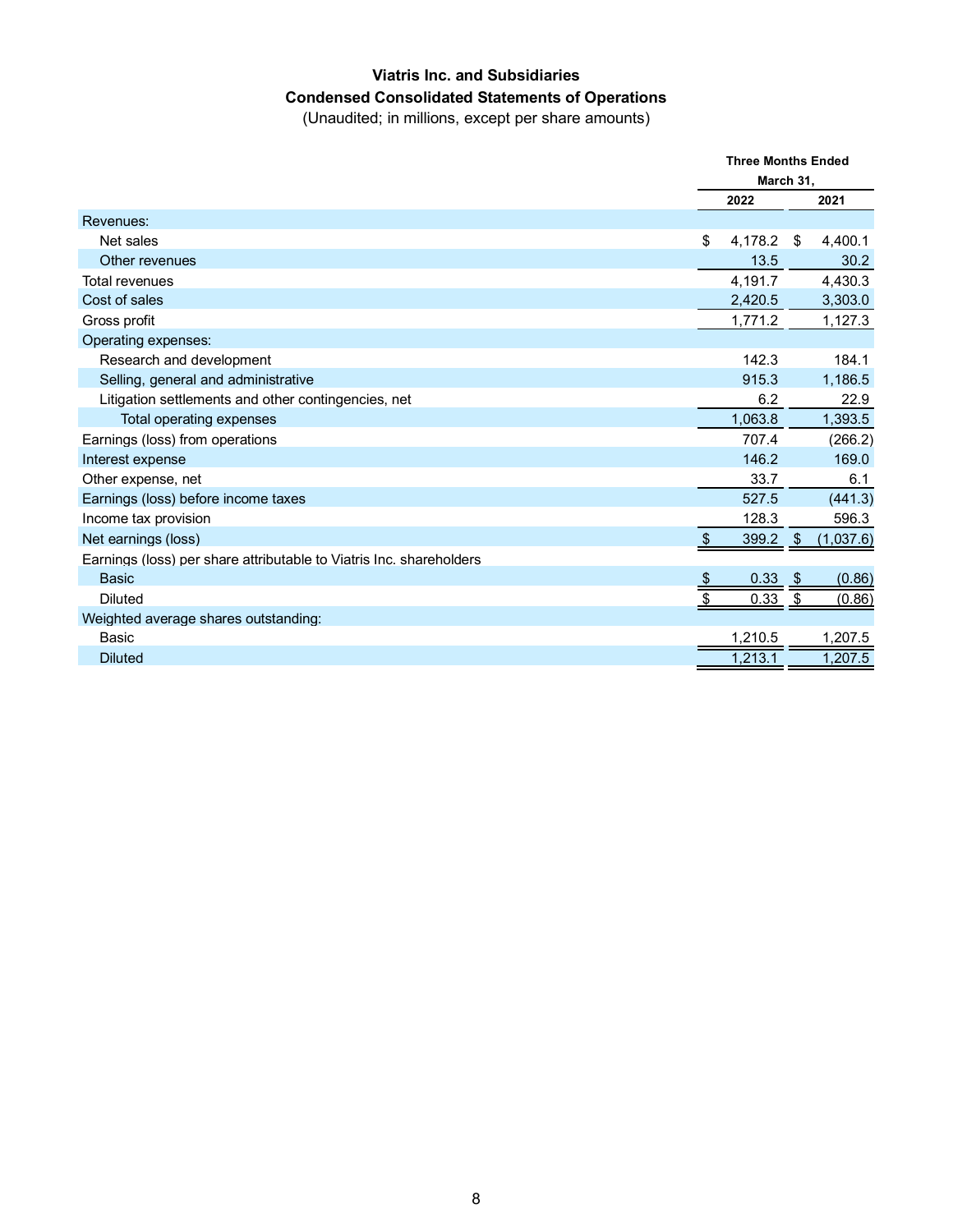## **Viatris Inc. and Subsidiaries Condensed Consolidated Balance Sheets**

(Unaudited; in millions)

|                                                                   | March 31,<br>2022 |                | December 31.<br>2021 |
|-------------------------------------------------------------------|-------------------|----------------|----------------------|
| <b>ASSETS</b>                                                     |                   |                |                      |
| Assets                                                            |                   |                |                      |
| Current assets:                                                   |                   |                |                      |
| Cash and cash equivalents                                         | \$<br>752.4       | -\$            | 701.2                |
| Accounts receivable, net                                          | 4,093.9           |                | 4,266.4              |
| Inventories                                                       | 3,797.3           |                | 3,977.7              |
| Prepaid expenses and other current assets                         | 1,763.6           |                | 1,957.6              |
| Assets held for sale                                              | 1,337.1           |                |                      |
| Total current assets                                              | 11,744.3          |                | 10,902.9             |
| Intangible assets, net                                            | 25,251.8          |                | 26,134.2             |
| Goodwill                                                          | 10,978.8          |                | 12,113.7             |
| Other non-current assets                                          | 5,492.0           |                | 5,692.0              |
| <b>Total assets</b>                                               | \$<br>53,466.9    | $\mathfrak{L}$ | 54,842.8             |
| <b>LIABILITIES AND EQUITY</b>                                     |                   |                |                      |
| Liabilities                                                       |                   |                |                      |
| Current portion of long-term debt and other long-term obligations | \$<br>2,606.1     | \$             | 1,877.5              |
| Liabilities held for sale                                         | 277.7             |                |                      |
| Other current liabilities                                         | 6,759.1           |                | 8,006.9              |
| Long-term debt                                                    | 18,762.5          |                | 19,717.1             |
| Other non-current liabilities                                     | 4,613.8           |                | 4,748.6              |
| <b>Total liabilities</b>                                          | 33,019.2          |                | 34,350.1             |
| Shareholders' equity                                              | 20,447.7          |                | 20,492.7             |
| Total liabilities and equity                                      | \$<br>53,466.9    | \$             | 54.842.8             |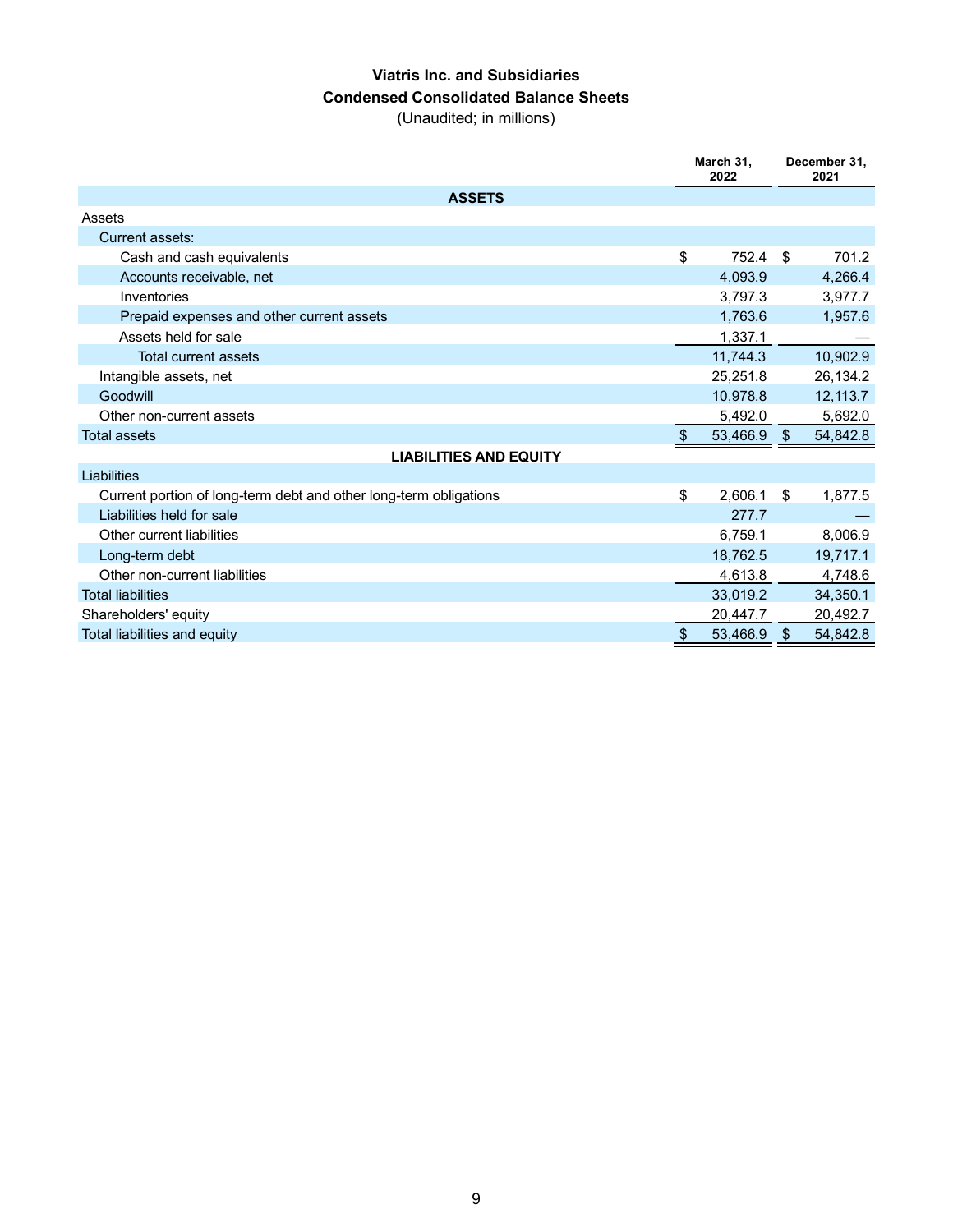## **Viatris Inc. and Subsidiaries Key Product Net Sales, on a Consolidated Basis** (Unaudited)

|                                    | Three months ended<br>March 31, |            |       |
|------------------------------------|---------------------------------|------------|-------|
| (In millions)                      |                                 | 2022       | 2021  |
| <b>Select Key Global Products</b>  |                                 |            |       |
| Lipitor ®                          | $\sqrt[6]{\frac{1}{2}}$         | $440.1$ \$ | 464.6 |
| Norvasc <sup>®</sup>               |                                 | 207.8      | 227.7 |
| Lyrica <sup>®</sup>                |                                 | 171.7      | 187.8 |
| Viagra ®                           |                                 | 129.8      | 139.6 |
| EpiPen <sup>®</sup> Auto-Injectors |                                 | 88.8       | 103.7 |
| Celebrex ®                         |                                 | 85.2       | 89.0  |
| Effexor ®                          |                                 | 77.5       | 76.6  |
| Creon ®                            |                                 | 74.7       | 69.9  |
| Zoloft <sup>®</sup>                |                                 | 73.1       | 76.6  |
| Xalabrands                         |                                 | 53.0       | 57.9  |
|                                    |                                 |            |       |
| <b>Select Key Segment Products</b> |                                 |            |       |
| Dymista ®                          | $\mathfrak{L}$                  | 44.0 $$$   | 40.3  |
| Yupelri <sup>®</sup>               |                                 | 43.7       | 36.9  |
| Amitiza ®                          |                                 | 41.8       | 45.9  |
| $X$ anax $\circledR$               |                                 | 40.0       | 45.1  |

(a) The Company does not disclose net sales for any products considered competitively sensitive.

(b) Products disclosed may change in future periods, including as a result of seasonality, competition or new product launches.

(c) Amounts for the three months ended March 31, 2022 include the unfavorable impact of foreign currency translations compared to the prior year period.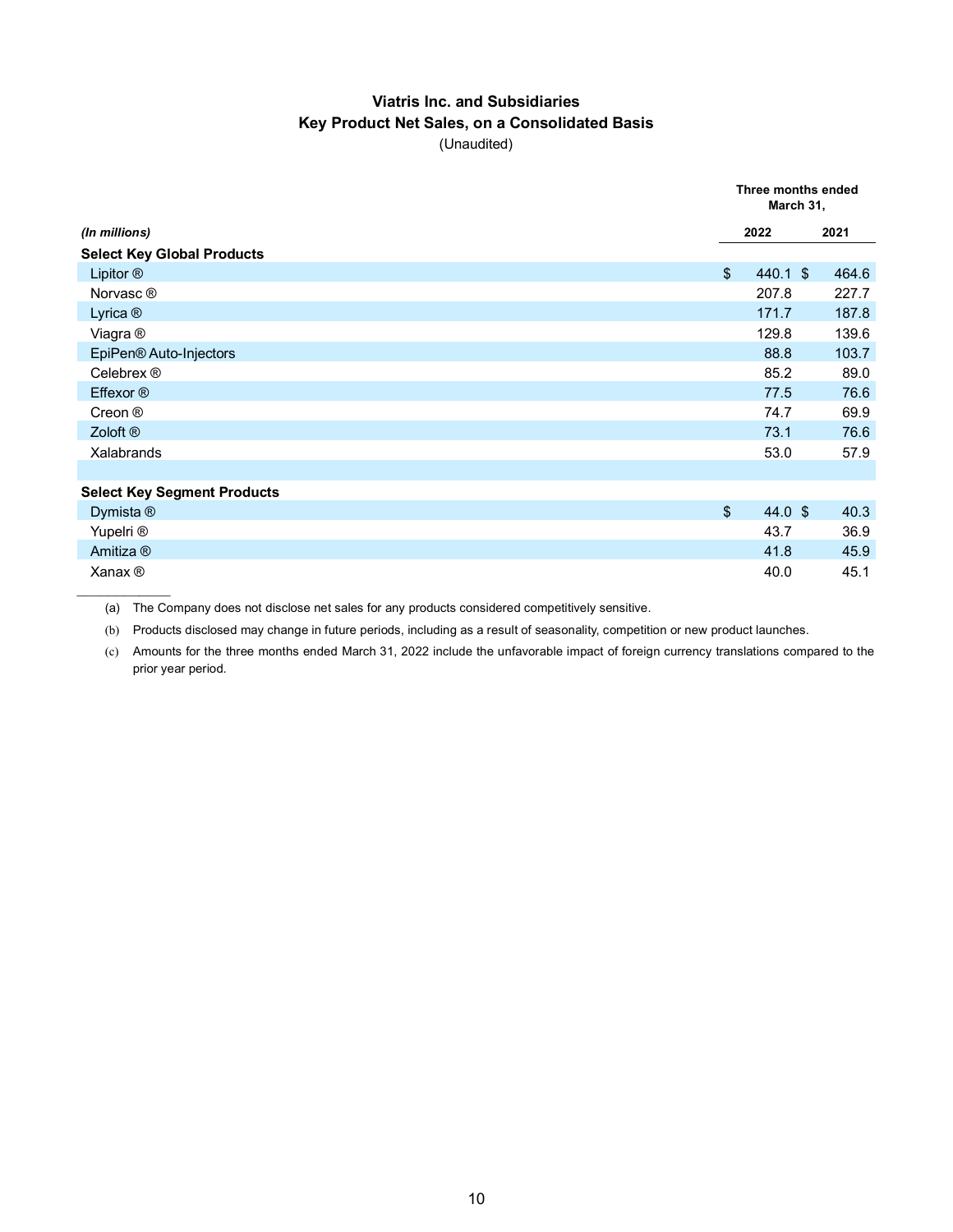# **Viatris Inc. and Subsidiaries Reconciliation of Non-GAAP Financial Measures**

(Unaudited; in millions)

### *Reconciliation of U.S. GAAP Net Earnings (Loss) to Adjusted Net Earnings*

Below is a reconciliation of U.S. GAAP net earnings (loss) to adjusted net earnings for the three months ended March 31, 2022 compared to the prior year period:

|                                                                                       | <b>Three Months Ended</b><br>March 31, |         |    |           |
|---------------------------------------------------------------------------------------|----------------------------------------|---------|----|-----------|
| (In millions)                                                                         |                                        | 2022    |    | 2021      |
| U.S. GAAP net earnings (loss)                                                         | \$                                     | 399.2   | S. | (1,037.6) |
| Purchase accounting related amortization (primarily included in cost of sales)        |                                        | 658.9   |    | 1,255.0   |
| Litigation settlements and other contingencies, net                                   |                                        | 6.2     |    | 22.9      |
| Interest expense (primarily amortization of premiums and discounts on long term debt) |                                        | (13.7)  |    | (13.3)    |
| Clean energy investments pre-tax (gain) loss                                          |                                        | (0.1)   |    | 17.9      |
| Acquisition related costs (primarily included in SG&A) (a)                            |                                        | 84.7    |    | 59.8      |
| Restructuring related costs (b)                                                       |                                        | 16.8    |    | 315.4     |
| Share-based compensation expense                                                      |                                        | 28.3    |    | 32.7      |
| Other special items included in:                                                      |                                        |         |    |           |
| Cost of sales $(c)$                                                                   |                                        | 41.0    |    | 86.7      |
| Research and development expense                                                      |                                        | 0.3     |    | 14.7      |
| Selling, general and administrative expense                                           |                                        | 7.4     |    | 19.3      |
| Other expense, net                                                                    |                                        | (1.5)   |    |           |
| Tax effect of the above items and other income tax related items (d)                  |                                        | (102.2) |    | 342.9     |
| Adjusted net earnings                                                                 |                                        | 1,125.3 |    | 1,116.4   |

Significant items include the following:

 $\overline{\phantom{a}}$ 

- (a) Acquisition related costs consist primarily of transaction costs including legal and consulting fees and integration activities.
- (b) For the three months ended March 31, 2022, charges include approximately \$13.1 million in cost of sales and approximately \$3.7 million in SG&A.
- (c) For the three months ended March 31, 2022, charges include incremental manufacturing variances at plants in the 2020 restructuring program of approximately \$31.3 million.
- (d) Adjusted for changes for uncertain tax positions and for certain impacts of the Combination.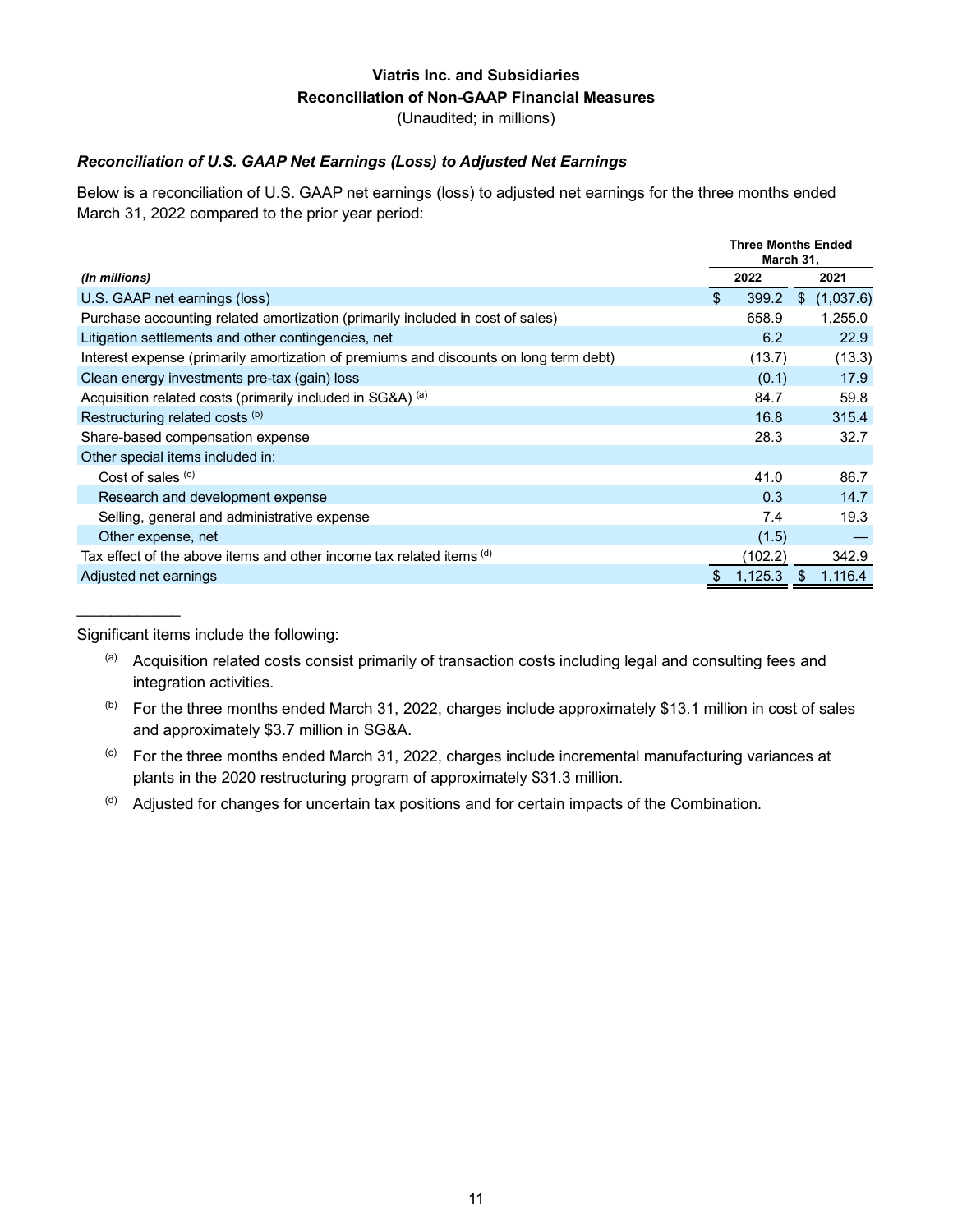### *Reconciliation of U.S. GAAP Net Earnings (Loss) to EBITDA and Adjusted EBITDA*

Below is a reconciliation of U.S. GAAP net earnings (loss) to EBITDA and adjusted EBITDA for the three months ended March 31, 2022 compared to the prior year period:

|                                                                | <b>Three Months Ended</b> |         |     |           |
|----------------------------------------------------------------|---------------------------|---------|-----|-----------|
|                                                                | March 31,                 |         |     |           |
| (In millions)                                                  |                           | 2022    |     | 2021      |
| U.S. GAAP net earnings (loss)                                  | S                         | 399.2   | \$  | (1,037.6) |
| Add / (deduct) adjustments:                                    |                           |         |     |           |
| Net contribution attributable to equity method investments     |                           | (0.1)   |     | 17.9      |
| Income tax provision                                           |                           | 128.3   |     | 596.3     |
| Interest expense (a)                                           |                           | 146.2   |     | 169.0     |
| Depreciation and amortization (b)                              |                           | 736.0   |     | 1,422.5   |
| <b>EBITDA</b>                                                  | \$.                       | 1,409.6 | \$. | 1,168.1   |
| Add adjustments:                                               |                           |         |     |           |
| Share-based compensation expense                               |                           | 28.3    |     | 32.7      |
| Litigation settlements and other contingencies, net            |                           | 6.2     |     | 22.9      |
| Restructuring, acquisition related and other special items (c) |                           | 142.2   |     | 412.9     |
| <b>Adjusted EBITDA</b>                                         |                           | 1,586.3 |     | 1,636.6   |

 $(a)$  Includes amortization of premiums and discounts on long-term debt.

(b) Includes purchase accounting related amortization.

(c) See items detailed in the Reconciliation of U.S. GAAP Net Earnings (Loss) to Adjusted Net Earnings.

### **Summary of Total Revenues by Segment**

 $\overline{\phantom{a}}$ 

|                                 |      | <b>Three Months Ended</b> |     |         |                                                           |  |       |     |                                          |                                        |
|---------------------------------|------|---------------------------|-----|---------|-----------------------------------------------------------|--|-------|-----|------------------------------------------|----------------------------------------|
| (In millions, except %s)        | 2022 |                           |     | 2021    | March 31,<br>2022<br>Currency<br>Impact $(1)$<br>% Change |  |       |     | 2022<br>Constant<br>Currency<br>Revenues | Constant<br>Currency %<br>Change $(2)$ |
| Net sales                       |      |                           |     |         |                                                           |  |       |     |                                          |                                        |
| Developed Markets               | \$   | 2,476.1                   | \$  | 2,571.6 | $(4)%$ \$                                                 |  | 89.1  | \$  | 2,565.2                                  | — %                                    |
| <b>Greater China</b>            |      | 573.1                     |     | 591.9   | (3)%                                                      |  | (8.1) |     | 565.0                                    | (5)%                                   |
| <b>JANZ</b>                     |      | 423.8                     |     | 481.9   | (12)%                                                     |  | 37.8  |     | 461.6                                    | (4)%                                   |
| <b>Emerging Markets</b>         |      | 705.2                     |     | 754.7   | (7)%                                                      |  | 51.5  |     | 756.6                                    | $-$ %                                  |
| Total net sales                 | \$   | 4,178.2                   | S   | 4.400.1 | $(5)$ % \$                                                |  | 170.3 | \$  | 4,348.4                                  | (1)%                                   |
|                                 |      |                           |     |         |                                                           |  |       |     |                                          |                                        |
| Other revenues $(3)$            |      | 13.5                      |     | 30.2    | nm                                                        |  | 0.5   |     | 14.0                                     | nm                                     |
| Consolidated total revenues (4) | \$   | 4,191.7                   | \$. | 4,430.3 | (5)%                                                      |  | 170.8 | \$. | 4,362.4                                  | (1)%                                   |

 $(1)$  Currency impact is shown as unfavorable (favorable).

 $(2)$  The constant currency percentage change is derived by translating net sales or revenues for the current period at prior year comparative period exchange rates, and in doing so shows the percentage change from 2022 constant currency net sales or revenues to the corresponding amount in the prior year.

 $(4)$  Amounts exclude intersegment revenue which eliminates on a consolidated basis.

<sup>(3)</sup> For the three months ended March 31, 2022, other revenues in Developed Markets, JANZ, and Emerging Markets were approximately \$6.3 million, \$0.9 million, and \$6.3 million, respectively.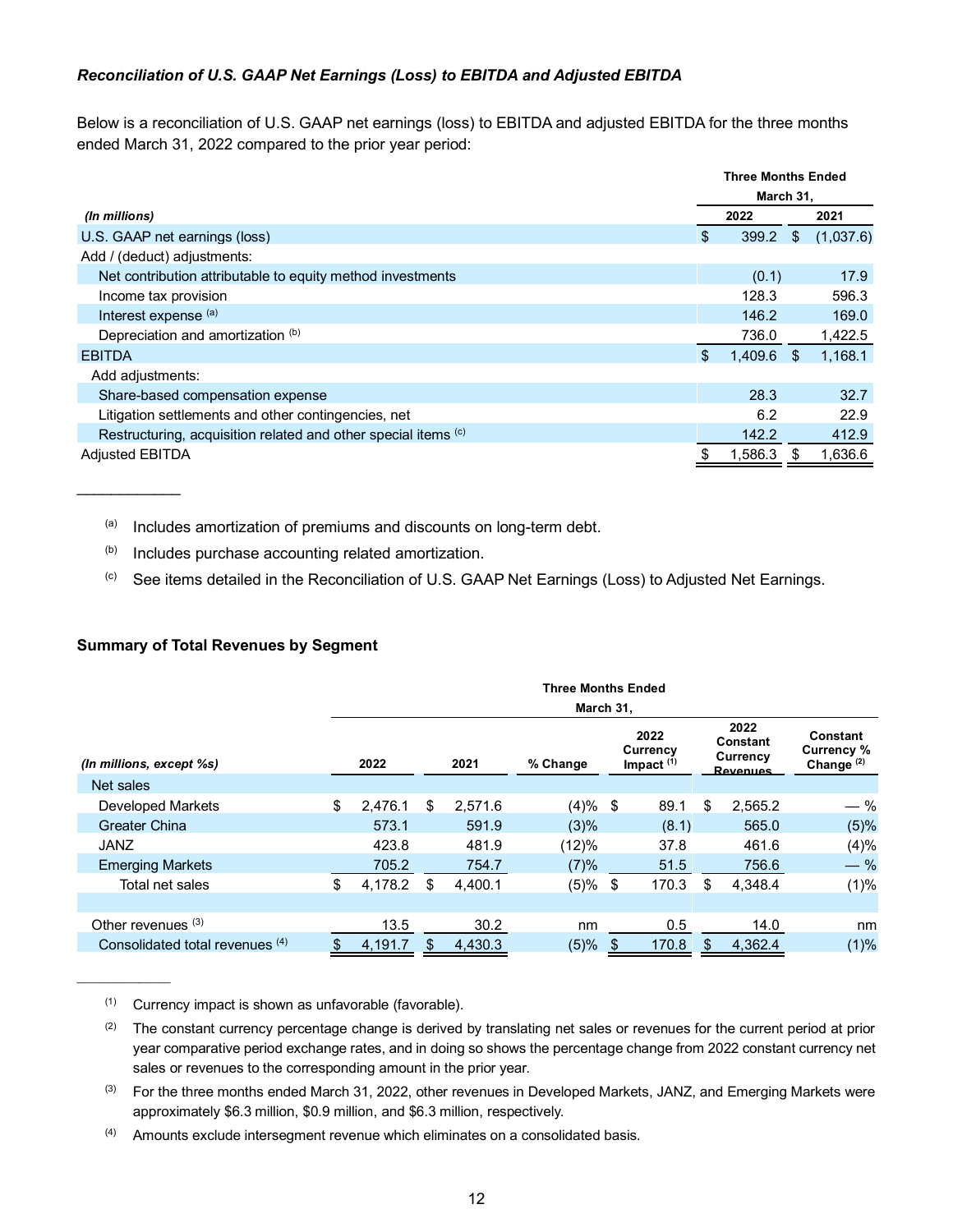## **Reconciliation of Income Statement Line Items**

(Unaudited; in millions, except %s)

|                                          |               | <b>Three Months Ended</b> |                           |           |  |  |
|------------------------------------------|---------------|---------------------------|---------------------------|-----------|--|--|
|                                          |               | March 31,                 |                           |           |  |  |
|                                          |               | 2022                      |                           | 2021      |  |  |
| <b>U.S. GAAP cost of sales</b>           | \$            | 2,420.5                   | \$                        | 3,303.0   |  |  |
| Deduct:                                  |               |                           |                           |           |  |  |
| Purchase accounting related amortization |               | (658.8)                   |                           | (1,255.0) |  |  |
| Acquisition related items                |               | (9.0)                     |                           | (2.5)     |  |  |
| Restructuring related costs              |               | (13.1)                    |                           | (167.8)   |  |  |
| Share-based compensation expense         |               | (0.3)                     |                           | (0.6)     |  |  |
| Other special items                      |               | (41.0)                    |                           | (86.7)    |  |  |
| Adjusted cost of sales                   | \$            | 1,698.3                   | \$                        | 1,790.4   |  |  |
|                                          |               |                           |                           |           |  |  |
| Adjusted gross profit (a)                | \$            | 2,493.4                   | \$                        | 2,639.9   |  |  |
|                                          |               |                           |                           |           |  |  |
| Adjusted gross margin (a)                |               | 59 %                      |                           | 60 %      |  |  |
|                                          |               |                           |                           |           |  |  |
|                                          |               | <b>Three Months Ended</b> |                           |           |  |  |
|                                          |               | March 31,                 |                           |           |  |  |
|                                          |               | 2022                      |                           | 2021      |  |  |
| <b>U.S. GAAP R&amp;D</b>                 | $\mathbf{\$}$ | 142.3                     | $\boldsymbol{\mathsf{S}}$ | 184.1     |  |  |
| Deduct:                                  |               |                           |                           |           |  |  |
| Acquisition related costs                |               | (2.0)                     |                           | (0.1)     |  |  |
| Restructuring and related costs          |               |                           |                           | (6.4)     |  |  |
| Share-based compensation expense         |               | (1.4)                     |                           | (1.1)     |  |  |
| Other special items (b)                  |               | (0.3)                     |                           | (14.7)    |  |  |
| <b>Adjusted R&amp;D</b>                  | \$            | 138.6                     | \$                        | 161.8     |  |  |
|                                          |               |                           |                           |           |  |  |

| Adjusted R&D as % of total revenues |  |  |  |  |
|-------------------------------------|--|--|--|--|
|-------------------------------------|--|--|--|--|

|                                                          | <b>Three Months Ended</b> |        |     |         |
|----------------------------------------------------------|---------------------------|--------|-----|---------|
|                                                          | March 31,                 |        |     |         |
|                                                          |                           | 2022   |     | 2021    |
| <b>U.S. GAAP SG&amp;A</b>                                | \$                        | 915.3  | S   | 1,186.5 |
| Deduct:                                                  |                           |        |     |         |
| Acquisition related costs                                |                           | (73.8) |     | (57.2)  |
| Restructuring and related costs                          |                           | (3.7)  |     | (141.2) |
| Purchase accounting amortization and other related items |                           | (0.1)  |     |         |
| Share-based compensation expense                         |                           | (26.5) |     | (31.0)  |
| Other special items and reclassifications                |                           | (7.4)  |     | (19.3)  |
| <b>Adjusted SG&amp;A</b>                                 |                           | 803.8  | \$. | 937.8   |
|                                                          |                           |        |     |         |
| Adjusted SG&A as % of total revenues                     |                           | 19 %   |     | 21%     |

 $3%$ 

 $4%$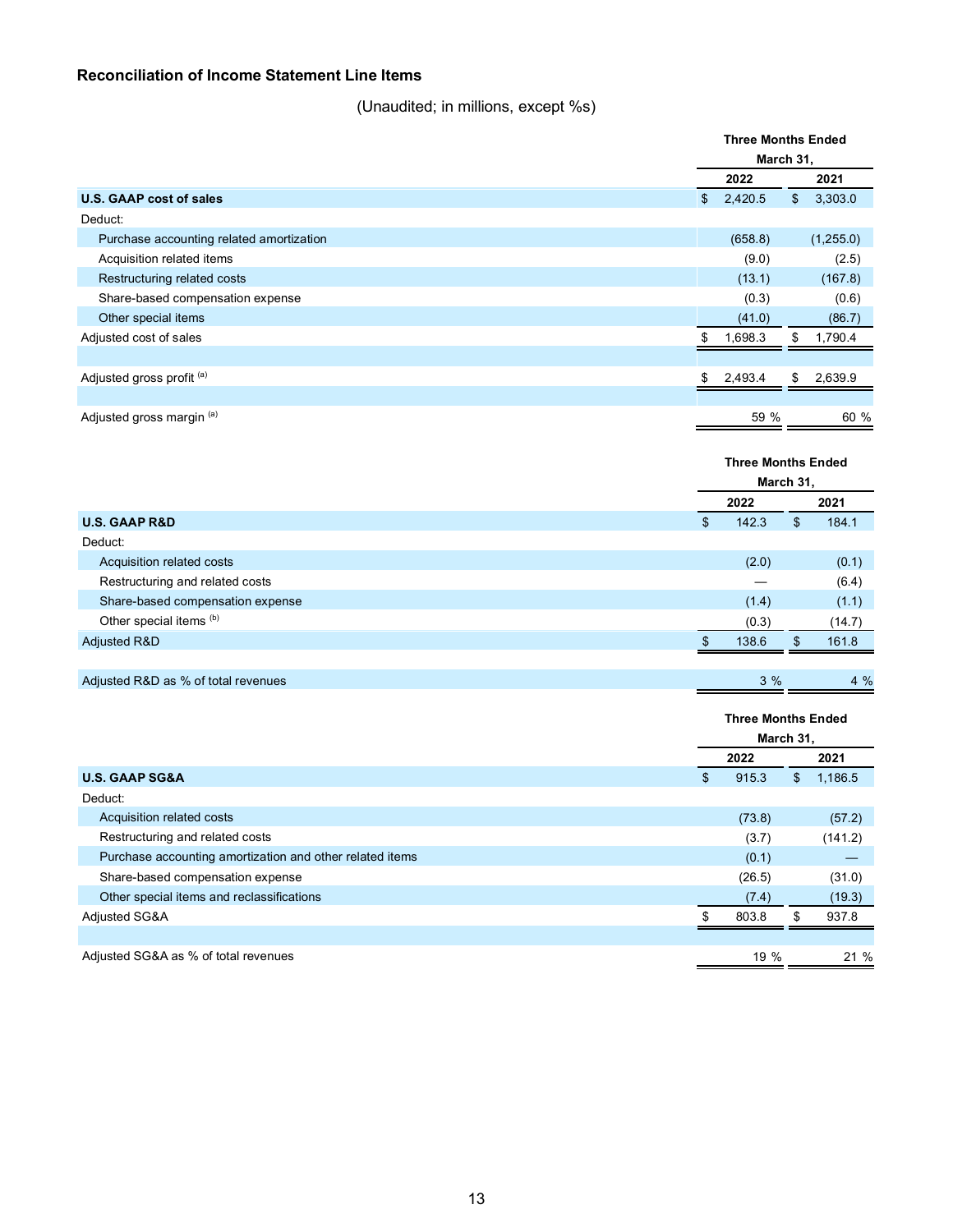|                                                     | <b>Three Months Ended</b> |    |         |  |  |
|-----------------------------------------------------|---------------------------|----|---------|--|--|
|                                                     | March 31,                 |    |         |  |  |
|                                                     | 2022                      |    | 2021    |  |  |
| U.S. GAAP total operating expenses                  | \$<br>1,063.8             | \$ | 1,393.5 |  |  |
| Deduct:                                             |                           |    |         |  |  |
| Litigation settlements and other contingencies, net | (6.2)                     |    | (22.9)  |  |  |
| R&D adjustments                                     | (3.7)                     |    | (22.3)  |  |  |
| SG&A adjustments                                    | (111.5)                   |    | (248.7) |  |  |
| Adjusted total operating expenses                   | 942.4                     | S  | 1,099.6 |  |  |
|                                                     |                           |    |         |  |  |
| Adjusted earnings from operations (c)               | \$<br>1.551.0             | S  | 1.540.3 |  |  |

|                                                          | <b>Three Months Ended</b><br>March 31, |       |     |       |
|----------------------------------------------------------|----------------------------------------|-------|-----|-------|
|                                                          |                                        |       |     |       |
|                                                          |                                        | 2022  |     | 2021  |
| <b>U.S. GAAP interest expense</b>                        | S                                      | 146.2 | \$. | 169.0 |
| Add / (Deduct):                                          |                                        |       |     |       |
| Interest expense related to clean energy investments     |                                        |       |     | (0.2) |
| Accretion of contingent consideration liability          |                                        | (2.0) |     | (2.5) |
| Amortization of premiums and discounts on long-term debt |                                        | 16.8  |     | 17.3  |
| Other special items                                      |                                        | (1.1) |     | (1.3) |
| Adjusted interest expense                                |                                        | 159.9 | \$. | 182.3 |

|                                                  | <b>Three Months Ended</b><br>March 31, |      |      |        |
|--------------------------------------------------|----------------------------------------|------|------|--------|
|                                                  |                                        |      |      |        |
|                                                  |                                        | 2022 |      | 2021   |
| U.S. GAAP other expense, net                     | S                                      | 33.7 | - \$ | 6.1    |
| Add / (Deduct):                                  |                                        |      |      |        |
| Clean energy investments pre-tax (gain) loss (d) |                                        | 0.1  |      | (17.9) |
| Other items                                      |                                        | 1.5  |      |        |
| Adjusted other expense (income), net             |                                        | 35.3 |      | (11.8) |
|                                                  |                                        |      |      |        |

|                                               | <b>Three Months Ended</b> |         |    |         |
|-----------------------------------------------|---------------------------|---------|----|---------|
|                                               | March 31,                 |         |    |         |
|                                               |                           | 2022    |    | 2021    |
| U.S. GAAP earnings (loss) before income taxes | S                         | 527.5   | S  | (441.3) |
| Total pre-tax non-GAAP adjustments            |                           | 828.3   |    | 1,811.1 |
| Adjusted earnings before income taxes         |                           | 1,355.8 | S  | 1,369.8 |
|                                               |                           |         |    |         |
| U.S. GAAP income tax provision                | \$                        | 128.3   | \$ | 596.3   |
| Adjusted tax expense (benefit)                |                           | 102.2   |    | (342.9) |
| Adjusted income tax provision                 |                           | 230.5   |    | 253.4   |
|                                               |                           |         |    |         |
| Adjusted effective tax rate                   |                           | 17.0 %  |    | 18.5 %  |